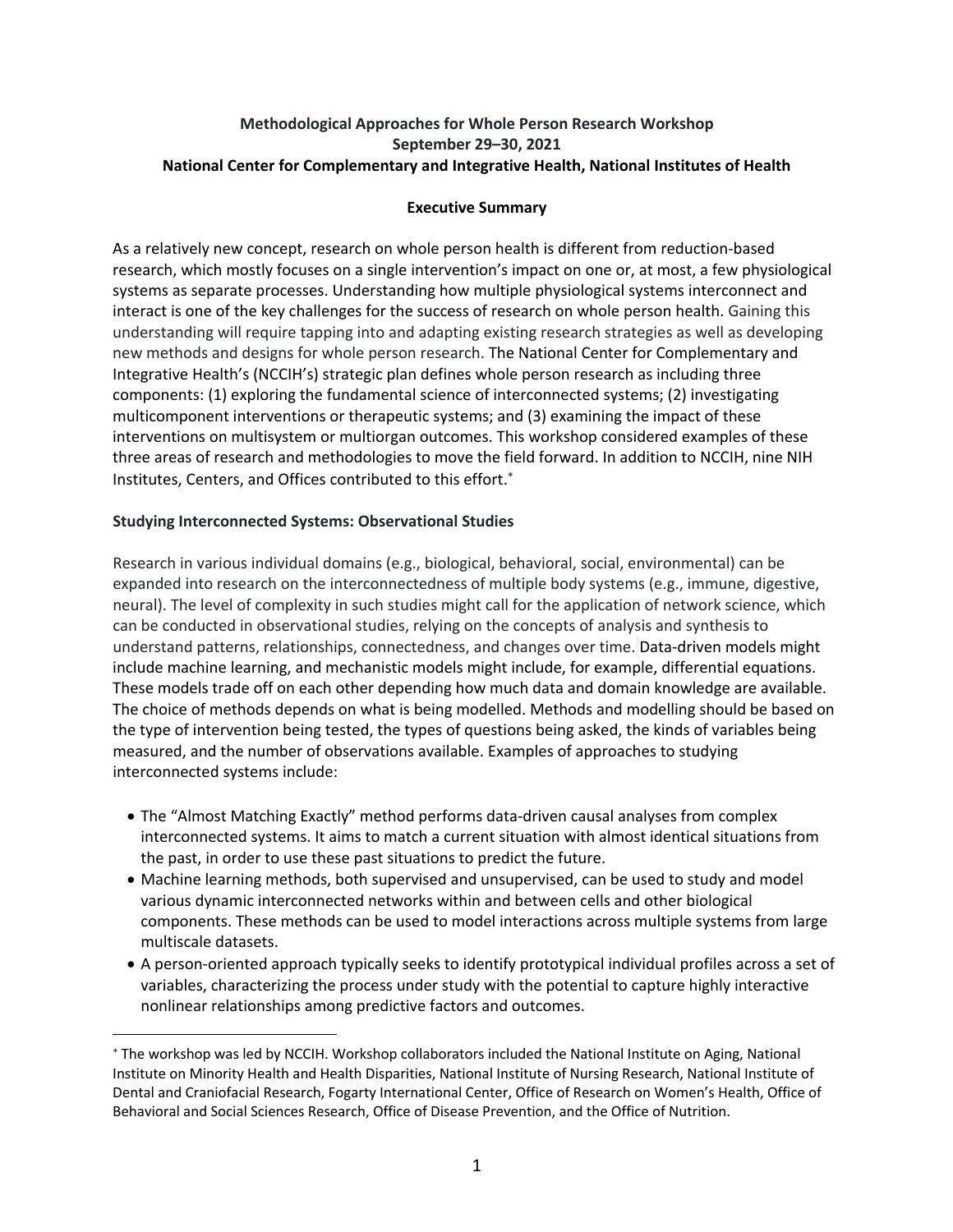- • Deep learning offers the potential for integrating data from the level of the molecular profile to the predicted response to a potential therapy.
- • The DunedinPACE measure assesses an individual's personal pace of biological aging. It is implementable in whole blood and has strong test-retest reliability. The tool has been used to predict mortality in the Framingham Heart Study, capture Black-White disparities in mortality, and capture accelerated aging in Texas adolescents who had early life adversity.

# **Studying the Impact of Single Component Interventions or Manipulation on Interconnected Multiple Systems**

 A methodological challenge is how to study the impact of single component interventions or manipulations on interconnected multiple systems. For example, we know that stress reduction musculoskeletal pain, but we know very little about how these effects may be interrelated because that understanding requires including these various outcomes in the same study. Presenters described the accuracy of animal models for complex human studies where genetic heterogeneity is inherent; addressing the need for intervention analysis and the usefulness of combining experimental and observational data; identifying methods for measuring and assessing multisystem outcomes; identifying techniques such as mindfulness can help with sleep, glucose metabolism, weight loss, and chronic challenges of finding matching controls for these studies; overcoming selection effect; assessing the surrogate outcomes; and standardizing data collection across multiple sites to increase cohort sizes. Several approaches were described:

- • Observational studies of stress resulting from emotional, physical, or sexual abuse reveal how it affects mental health outcomes and immune dysfunction, with cumulative abuse exposure yielding an additive effect.
- person research. PET data can be used to simultaneously examine the effects of chemotherapy on the brain, liver, kidneys, and entire body systems. PET data also have been used in studies on the effects of meditation on metabolism and on the systemic effects of COVID-19, inflammatory arthritis, and acute myocardial infarction. • Total-body positron emission tomography (PET) can be a transformative tool for quantitative whole-
- • The Molecular Transducers of Physical Activity Consortium conducts preclinical and clinical studies to discover and assemble a comprehensive map of molecular changes that occur in response to exercise.
- and multiple sclerosis. • Manipulating microbiomes can generate reproducible changes in behavior, and microbiota abnormalities have been linked to several health conditions, such as anxiety, Alzheimer's disease,
- • A health equity perspective posits that upstream determinants influence health outcomes and should be the focus of interventions. Upstream conditions also influence the health-related choices that people make for themselves and their families. The Adolescent Brain Cognitive Development Study examines 22 contextual environmental variables across several domains.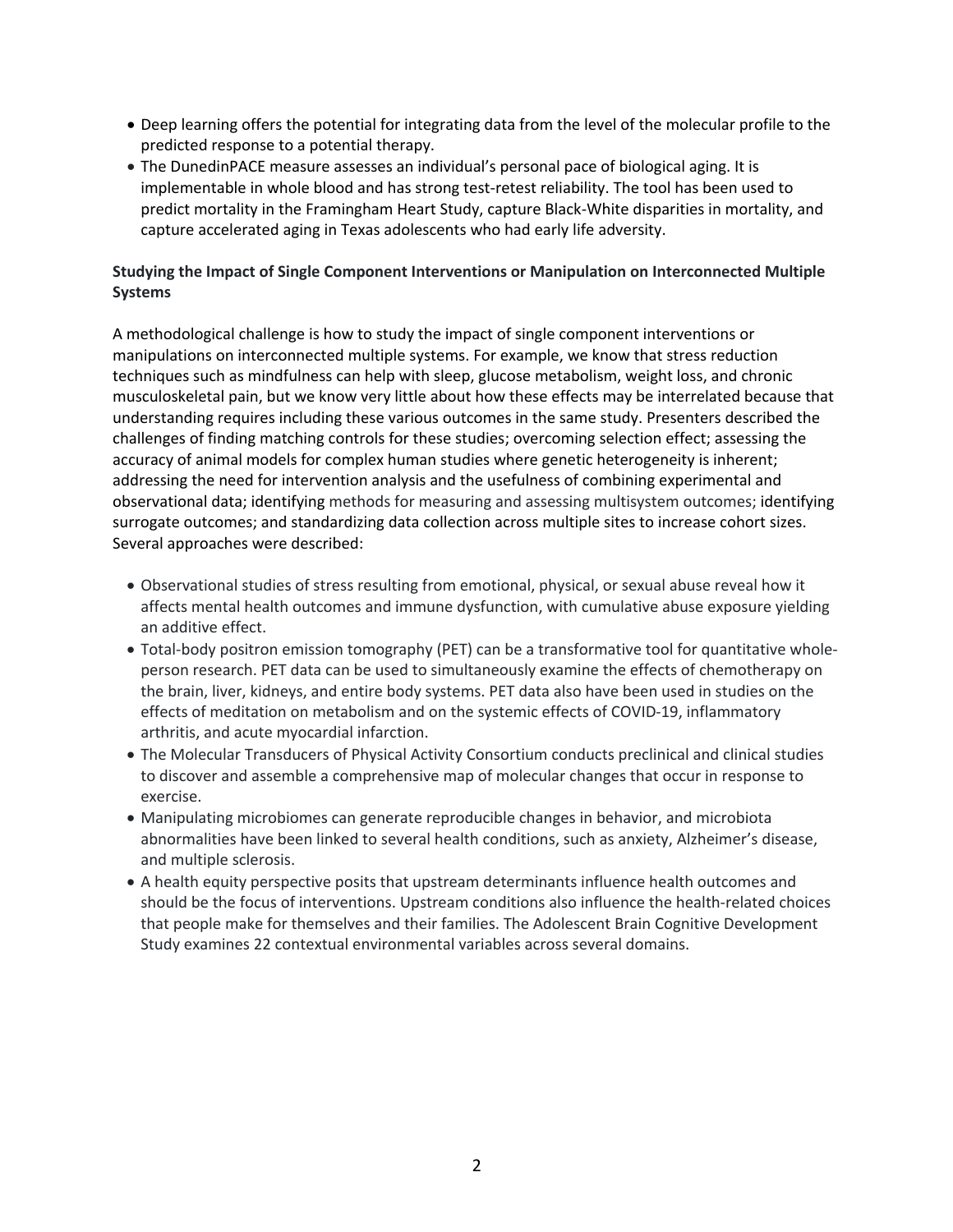# **Investigating the Impact of Multicomponent Interventions or Therapeutic Systems on a Single Outcome**

 New or adapted strategies are needed to investigate the impact of multicomponent interventions or therapeutic systems on a single outcome. Complex problems, such as chronic pain, may require multicomponent treatment. However, we often do not know which components are necessary for an effective outcome. Discussions focused on determining when animal models are appropriate, using quasi-experimental designs with one arm as a means of proof of concept, addressing the need for up from preclinical to clinical studies, stating the scientific question clearly, finding reliable and valid measures, and recognizing the need to sometimes estimate effect sizes rather than narrowly focusing formative studies, expanding interventions to other populations that have unique characteristics, scaling on p values. Examples include:

- • Two studies used a multicomponent intervention that models whole system naturopathic medicine to ascertain the relative impact of neuropathic therapies.
- • A progressive translational science model was used to determine if adding a mindfulness component to diet and physical activity can achieve sustained remission of metabolic syndrome.
- affordability, scalability, and efficiency, along with effectiveness from the outset and interventions should be optimized to achieve ease of implementation. Research using these strategies has been applied to optimization of a smoking cessation intervention with the goal to arrive at an efficient smoking cessation intervention made up of all active components. • To achieve greater public health impact, interventions should be developed in consideration of
- • Community Wise is a multilevel behavioral group intervention created in partnership with service disorders and incarceration to reduce health inequities related to alcohol and substance misuse. The providers, residents of marginalized communities, and individuals with histories of substance use intervention was developed based on what is known to be effective, rather than by conducting a pilot study and then conducting an efficacy trial.
- • Two analytic strategies for understanding the mechanisms underlying multicomponent pain interventions are mediation and cross-lagged panel design analyses.
- • Many studies of botanical natural products are carried out with poorly characterized study material, such that the results are irreproducible and difficult to interpret. Mass spectrometry metabolomics approaches have been used to capture and compare the chemical diversity of the complex botanical natural products.

# **Examining the Impact of Complex Multicomponent Interventions on Multisystem or Multiorgan Outcomes**

 outcomes requires innovative study designs and analytical tools. Discussions focused on translating temporal and spatial scales from animal models to humans, harmonizing data on integrative medicine across multiple sites, using designs that examine the effect on multiple outcomes, noting the challenges of composite outcomes, using computational tools to extract and curate data, determining the need for appropriate modelling, recognizing the importance of context, and acknowledging the logistics and cost of complex study designs. Examples of approaches include: Examining the impact of complex multicomponent interventions on multisystem or multiorgan

 • The composition of the microbiome has been studied to determine if specific medications will be safe or effective for an individual. Personalized nutrition plans can be developed based on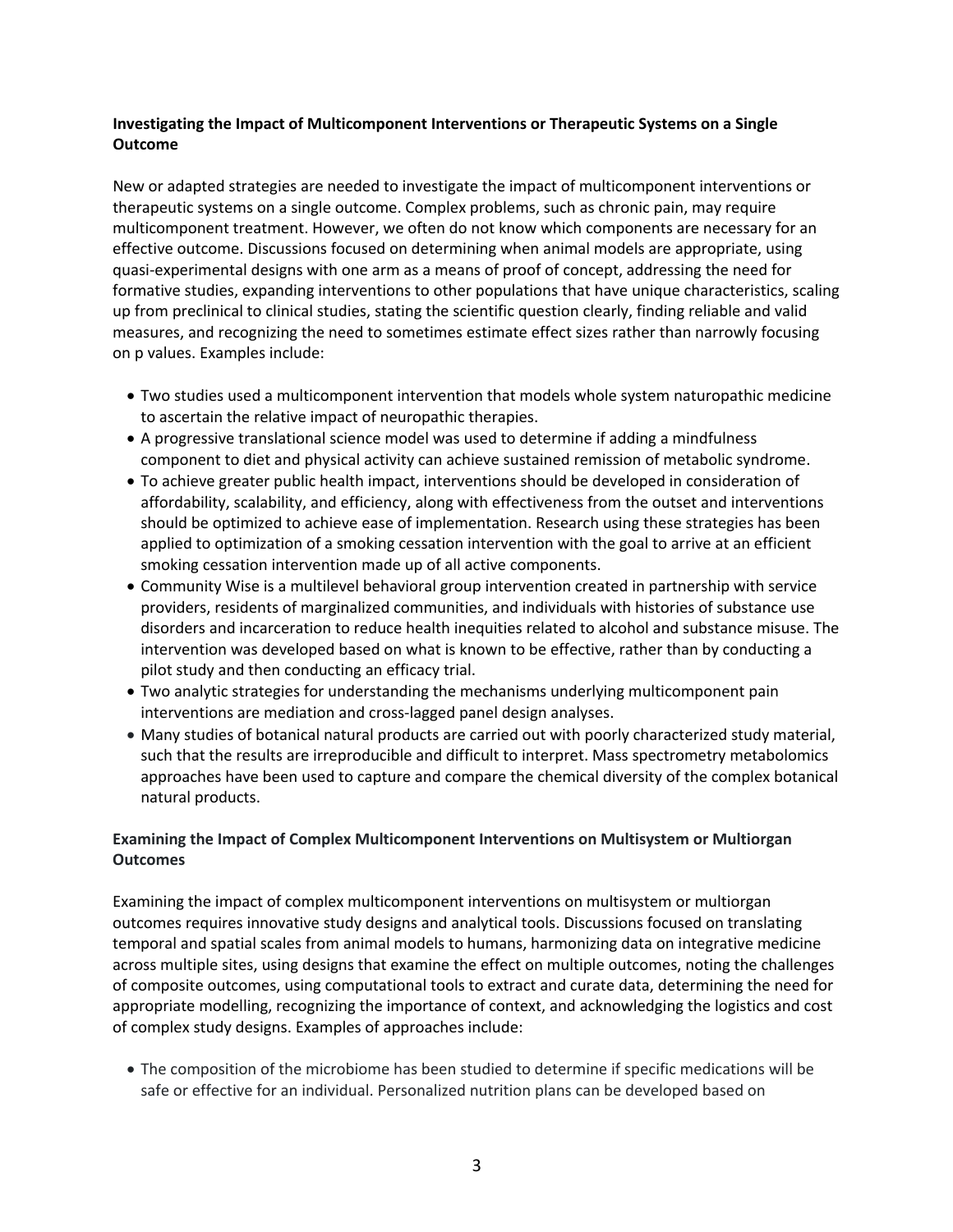predictions for how an individual's microbiome will influence that person's metabolic response to specific foods.

- • N-of-1 clinical trials can examine the utility of an intervention for an individual, rather than a trial that focuses on population effects. This type of study can employ many statistical strategies, such as rigor. Results from these trials can be aggregated for meta-analyses to determine common factors among participants who responded to an intervention. randomization, blinding, multiple crossovers, and multivariate analyses, to achieve greater scientific
- • An organizing framework was described for selecting an experimental design. Importantly, scientific questions should motivate an experiment's design; the design should not dictate the study's objectives. Two approaches were discussed: sequential, multiple assignment, randomized trials (SMART), and micro-randomized trials (MRT).
- • Complex systems science is a set of tools developed from a variety of quantitative and qualitative perspectives. It can be used to design intervention studies that are multifaceted and have multiple outcomes. It has been used for a multifaceted multi-outcome whole-of-community intervention to prevent childhood obesity.
- • Large longitudinal health datasets, when combined with an area deprivation index map housing quality), can be valuable when examining social determinants of health. (socioeconomic status at the neighborhood level based on income, education, employment, and
- analysis methodology called discrete multivariate modeling can be used for fuzzy systems, set systems. A dual diagnosis may be needed in a study to apply the results to both Western medicine and an allopathic field, such as traditional Chinese medicine. • Different tools within systems science can be used to model complex systems. The reconstructability theoretic models, information models, neutral systems, directed systems and time-dependent
- • Identifying structural determinants of health is key to advancing health equity research. Operationalizing social and structural determinants requires weighting factors such as level of influence, time, multidimensionality, and interconnectedness. To fulfill the promise of a whole person research agenda, research needs to be translatable to the real-world context of populations that have a disproportionate impact of health burdens.

### **Future Needs and Themes**

 Speakers were asked to comment on methodologies from other fields and the gaps and challenges of the current methodologies. The following suggestions emerged:

- grouping, grouping that can have partial membership, simple behaviors that have complex • Innovative trial design is needed. Most designs make assumptions of linearity and unidirectionality (e.g., progression of pathogenesis from health to disease); researchers need to design studies that address nonlinearity, including bidirectional processes such pathogenesis/salutogenesis, nonlinear outcomes, and agent-based modeling.
- disciplinary methodological innovation needs to be encouraged early in researchers' careers. • The field needs to create infrastructures that permit bridging across different disciplines. Cross-
- • A paradigm shift away from traditional scientific perspectives of individual-level outcomes and randomized controlled trials is needed. NCCIH can take a leadership role. A highly specific request for applications might force reviewers to accept nontraditional methodologies.
- • Research efforts have tended to separate the biological from the social and behavioral, but the problems people care about almost always transcend those areas and involve mechanisms that cross or bring together levels of scale. Crossing this divide requires dedicated funding.